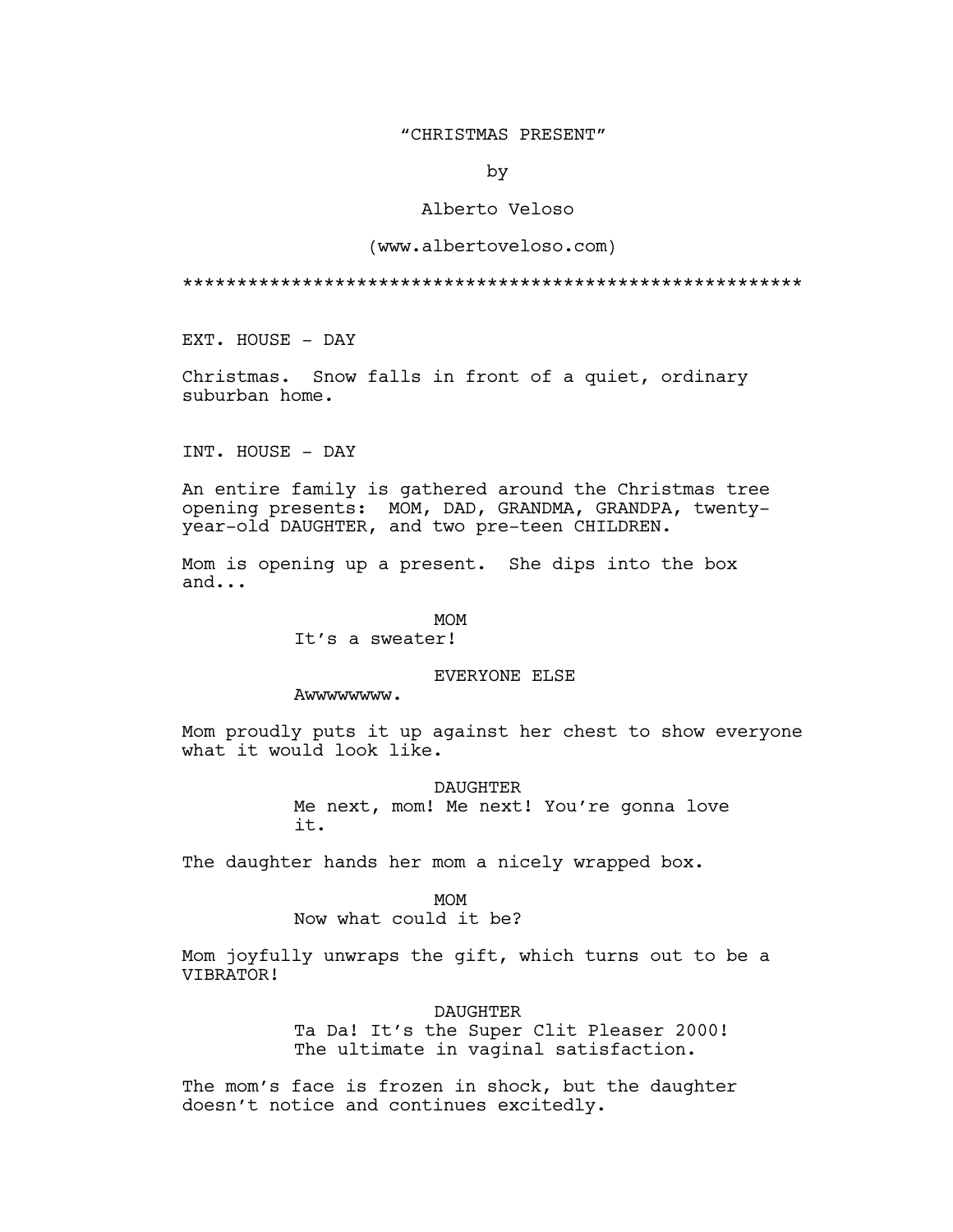DAUGHTER (CONT'D) This is the newest model, complete with a penetrating design lets you go deep, so deep you'll be hitting your G-spot's Gspot! Grandpa and Grandma's eyes widen at that remark, but still the daughter continues. DAUGHTER (CONT'D) And it even has three speeds to vary the fun: "Fast," "Faster," and "Please God Don't Stop!" The father and small children are stunned. DAUGHTER (CONT'D) It's perfect for those days when dad isn't exactly swinging par, if you know what I mean. So, what do you think? MOM I... I... I don't know what to say. DAUGHTER Do you like it? MOM I'm so embarrassed... The daughter, not sure how to read her mother's expression, is suddenly worried. MOM (CONT'D) (Finishing her sentence) Cause I got you the exact same thing! The mom pulls out another gift-wrapped vibrator, this one for the daughter. The whole family LAUGHS at the coincidence. The mother and daughter hug. MOM (CONT'D)

Merry Christmas, baby.

DAUGHTER

I love you, mom!